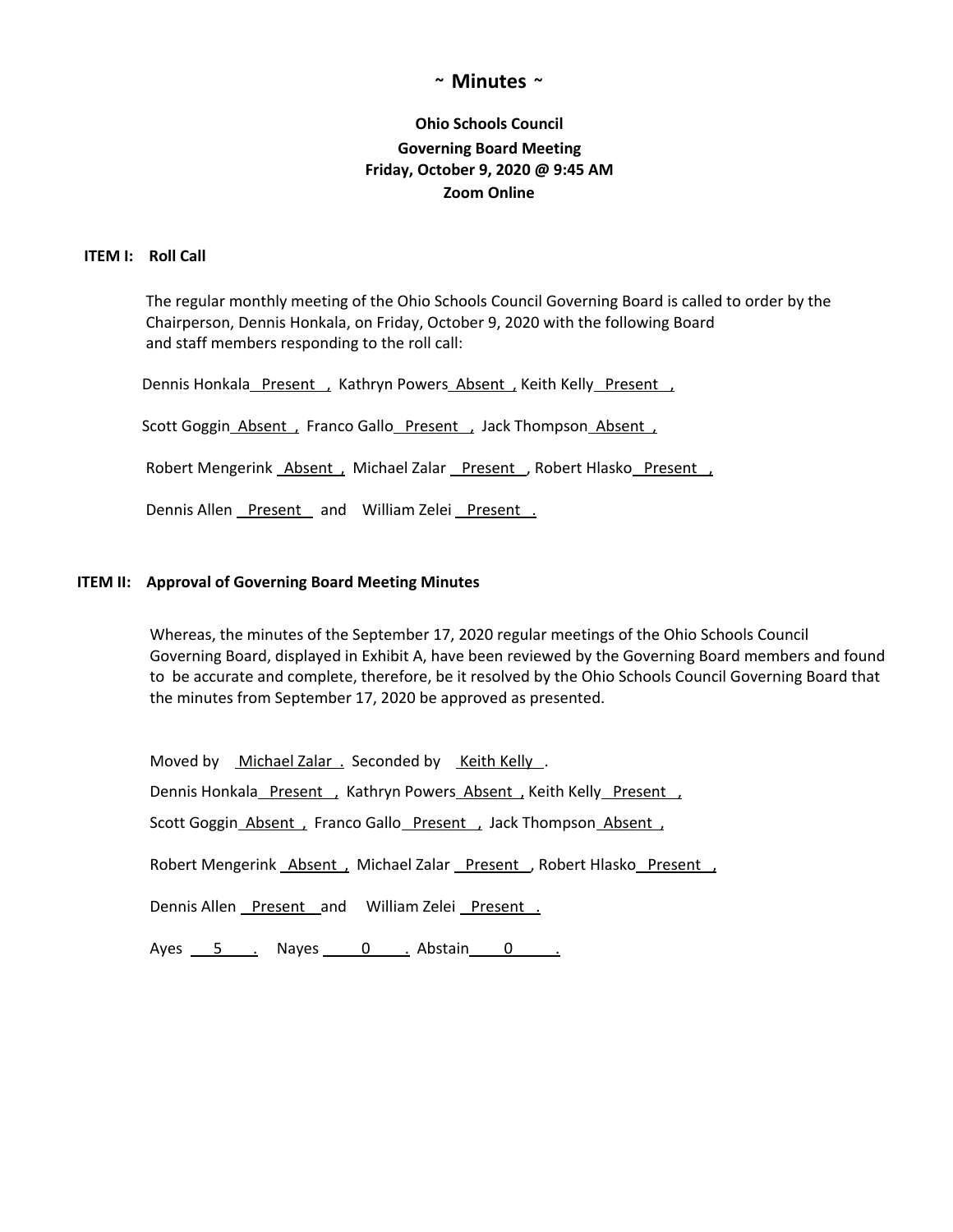#### **ITEM III: Approval of OSC Financial Report**

Whereas, the financial report for the month of October 2020, displayed in Exhibit B has been reviewed by the Governing Board members and found to be accurate and complete, therefore be it resolved by the Ohio Schools Council Governing Board that the report be approved as presented.

Moved by Robert Hlasko . Seconded by Franco Gallo . Dennis Honkala Present , Kathryn Powers Absent , Keith Kelly Present Scott Goggin\_Absent , Franco Gallo\_Present , Jack Thompson\_Absent , Robert Mengerink Absent, Michael Zalar Present, Robert Hlasko Present, Dennis Allen Present and William Zelei Present . Ayes 5 . Nayes 0 . Abstain 0 .

#### **ITEM IV: Approval of Consent Agenda**

Whereas, the Executive Director recommends approval of the following items, therefore, be it resolved that the Ohio Schools Council Governing Board approves the items listed in the Consent Agenda.

- A) New Gas Program Members: Boardman Local Schools, Green Local Schools, Springfield Local Schools (Summit), Woodridge Local Schools. Exhibit (C)
- D) New Electricity Audits by Yankel & Assoc. Clearview Local Schools, Cuyahoga County Board of Developmental Disabilities Exhibit (D, D1, E, E1)
- E) Renewal of the with Lykins Energy Solutions, effective January 1, 2019 December 13, 2020 at the same rate for January 1, 2021 - June 30, 2021. Exhibit (F)

Moved by Michael Zalar . Seconded by Franco Gallo.

Dennis Honkala Present , Kathryn Powers Absent , Keith Kelly Present

Scott Goggin\_Absent , Franco Gallo\_Present , Jack Thompson\_Absent ,

Robert Mengerink Absent, Michael Zalar Present, Robert Hlasko Present,

Dennis Allen Present and William Zelei Present.

Ayes 5 . Nayes 0 . Abstain 0 .